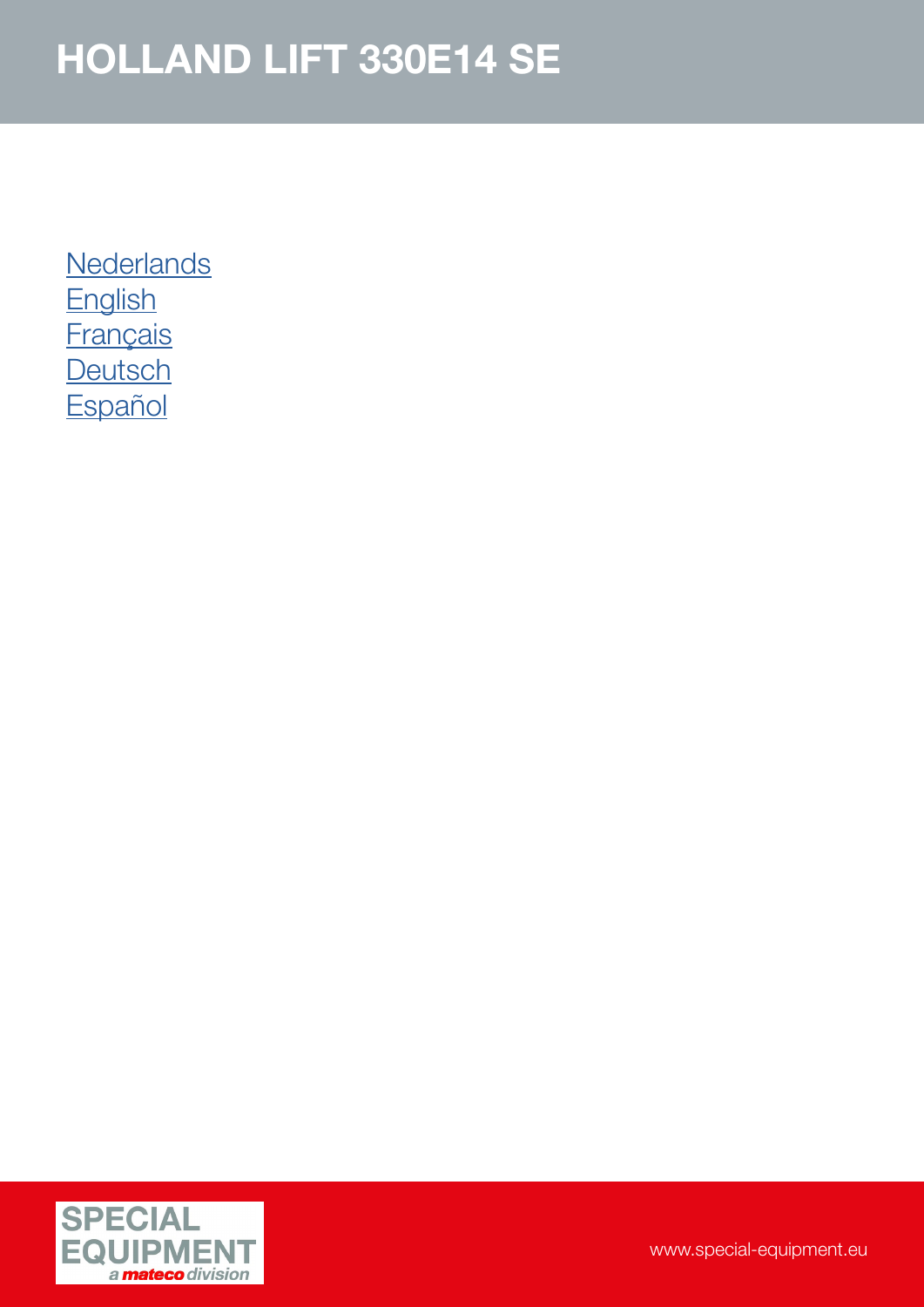<span id="page-1-0"></span>

### Technische specificaties

| <b>Platformhoogte</b>       | 31,00 m              |
|-----------------------------|----------------------|
| Werkhoogte                  | 33,00 m              |
| Max. hefvermogen            | 600 kg               |
| Platformlengte/uitgeschoven | 6,40 m/8,40 m        |
| <b>Platformverlenging</b>   | $2,00 \, \text{m}$   |
| <b>Platformbreedte</b>      | 1,20 m               |
| Max. scheefstand            | З°                   |
| Hoogte (+leuning)           | 4,28 m               |
| Hoogte (-leuning)           | $3,20 \; \mathrm{m}$ |
| Stempels                    | nee                  |
| <b>Banden</b>               | non-marking          |
| Lengte                      | 6,60 m               |
| <b>Breedte</b>              | 1.40 m               |





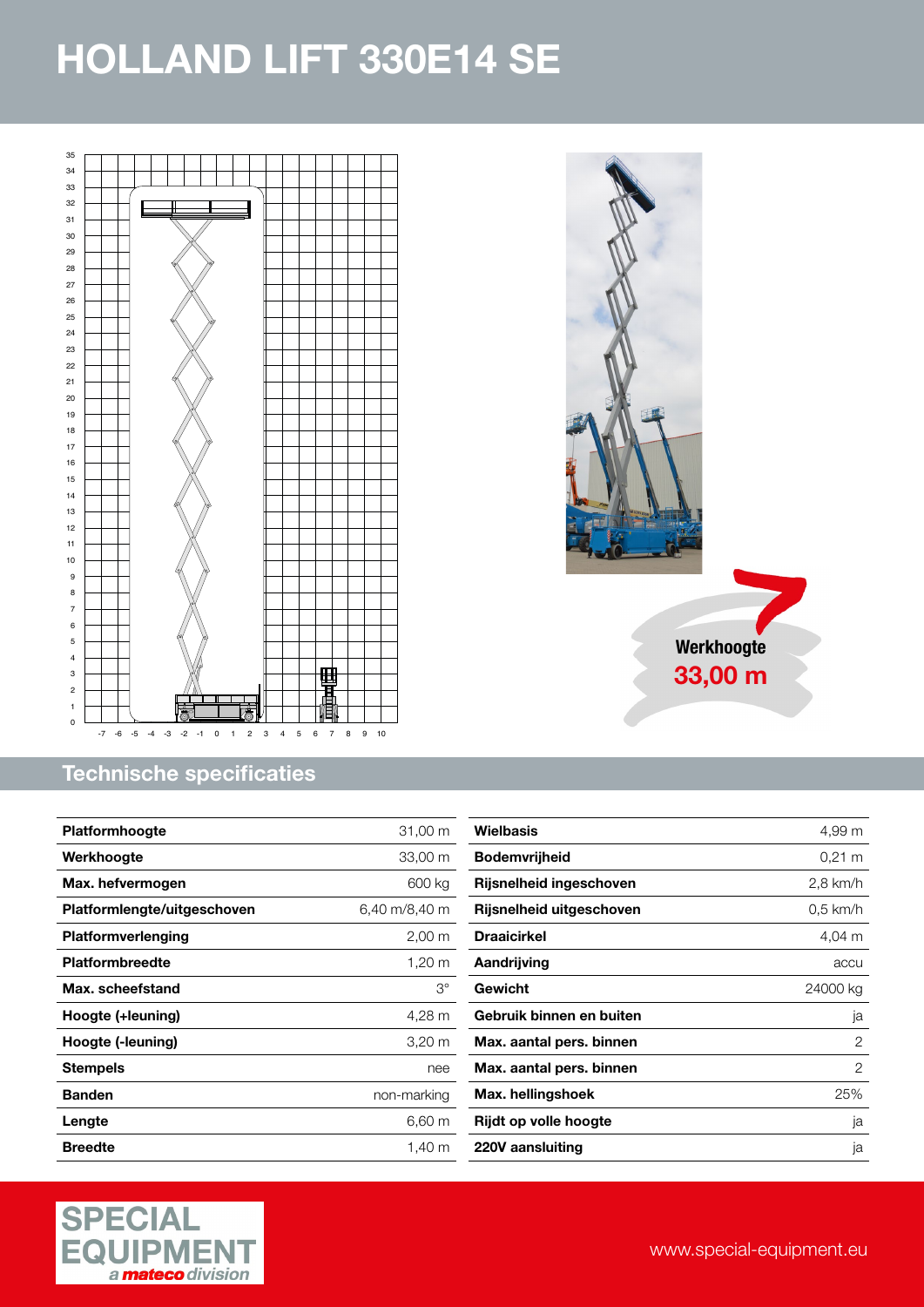<span id="page-2-0"></span>

### Technical specifications

| <b>Platform height</b>      | 31,00 m              |
|-----------------------------|----------------------|
| <b>Working height</b>       | 33,00 m              |
| Capacity                    | 600 kg               |
| Platformlength/extended     | 6,40 m/8,40 m        |
| <b>Platformextension</b>    | $2,00 \; \mathrm{m}$ |
| <b>Platformwidth</b>        | 1,20 m               |
| Maximum outrigger levelling | $3^\circ$            |
| Height (rails up)           | 4,28 m               |
| Height (rails lowered)      | $3,20 \; \mathrm{m}$ |
| Outriggers                  | no                   |
| Tires                       | non-marking          |
| Length                      | 6,60 m               |
| Width                       | 1,40 m               |



Working height 33,00 m

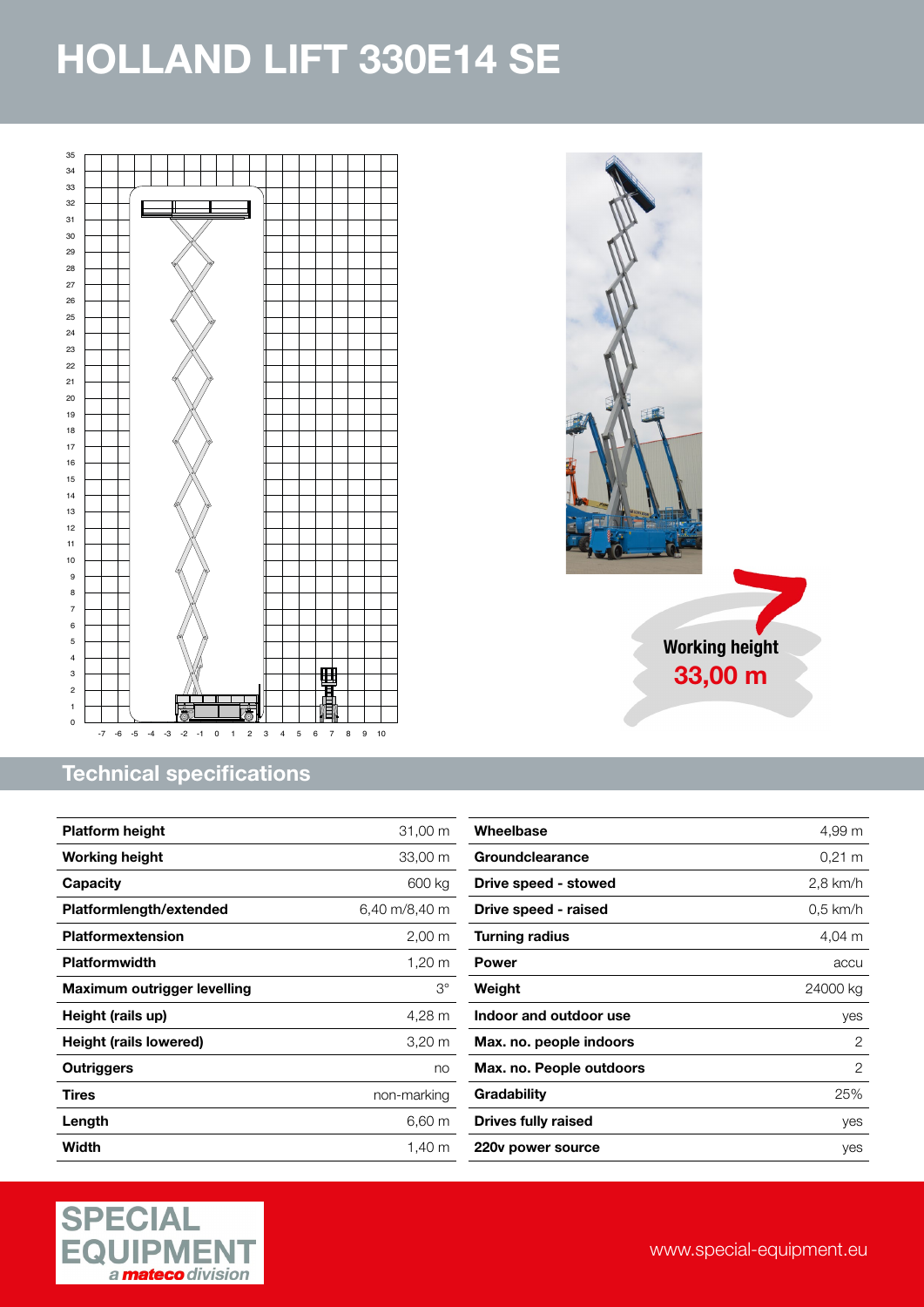<span id="page-3-0"></span>

### Specifications techniques

| Hauteur de plate-forme                    | 31,00 m              |
|-------------------------------------------|----------------------|
| Hauteur de travail                        | 33,00 m              |
| Capacité de levage                        | 600 kg               |
| Longueur de la plate-forme/avec extension | 6,40/8,40 m          |
| <b>Extension de la plate-forme</b>        | $2,00 \; \mathrm{m}$ |
| Largeur de la plate-forme                 | $1,20 \text{ m}$     |
| Aptitude en pente                         | З°                   |
| Hauteur hors tout garde-corps élevés      | 4,28 m               |
| Hauteur hors tout, garde-corps rabaissés  | 3,20 m               |
| <b>Stabilisateurs</b>                     | non                  |
| <b>Roues</b>                              | non-marking          |
| Longueur                                  | $6,60 \; m$          |
| Largeur                                   | 1.40 m               |

| <b>Empattement</b>                            | 4,99 m           |
|-----------------------------------------------|------------------|
| Garde au sol                                  | $0.21 \text{ m}$ |
| Vitesse de translation - plate-forme abaissée | 2,8 km/h         |
| Vitesse de translation - plate-forme élevée   | $0.5$ km/h       |
| Rayon de braquage externe                     | 4,04 m           |
| Courant                                       | accu             |
| Poids                                         | 24000 kg         |
| Utilisation en intérieur et en extérieur      | oui              |
| Nombre de personnes maximum en intérieur      | 2                |
| Nombre de personnes maximum en extérieur      | 2                |
| Aptitude en pente                             | 25%              |
| Translation à toute hauteur                   | oui              |
| Prise 220V                                    | oui              |

Hauteur de travail 33,00 m

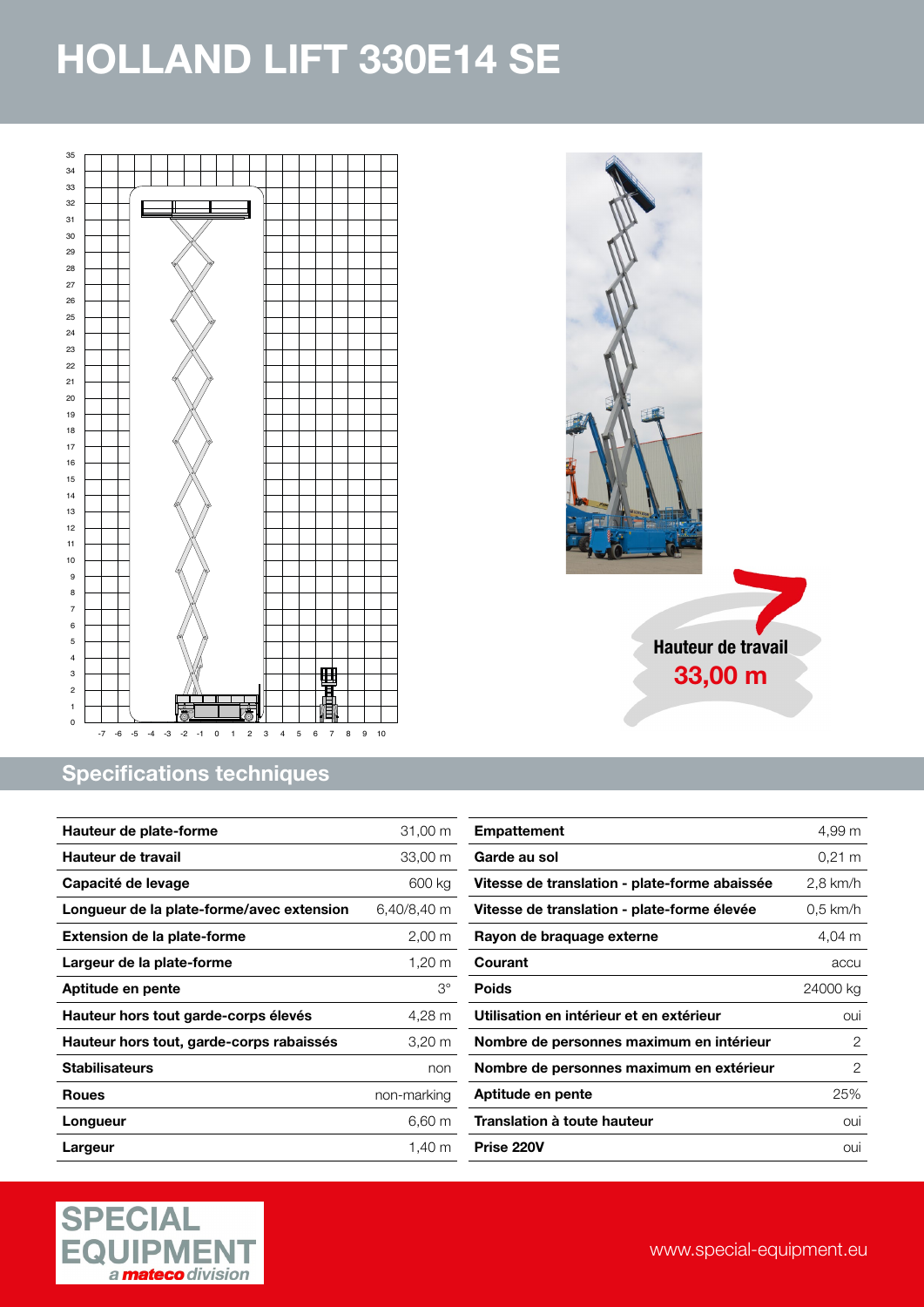<span id="page-4-0"></span>



### **Datenblatt**

| Max. Platformhoehe                  | 31,00 m              |
|-------------------------------------|----------------------|
| Max. Arbeitshoehe                   | 33,00 m              |
| Tragfaehigkeit                      | 600 kg               |
| Platformlaenge/ausgeschoben         | 6,40 m/8,40 m        |
| <b>Platformausschub</b>             | $2,00 \, \text{m}$   |
| <b>Platformbreite</b>               | 1,20 m               |
| Nivellierung max. mit Abstuetzungen | $3^\circ$            |
| Hoehe eingefahren                   | 4,28 m               |
| Hoehe heruntergeklappt              | $3,20 \; \mathrm{m}$ |
| Abstuetzungen                       | nein                 |
| Reifen                              | non-marking          |
| Laenge                              | 6,60 m               |
| <b>Breite</b>                       | 1,40 m               |

| 4,99 m   |
|----------|
| 0.21 m   |
| 2,8 km/h |
| 0.5 km/h |
| 4.04 m   |
| Akku     |
| 24000 kg |
| ja       |
| 2        |
| 2        |
| 25%      |
| ja       |
| ja       |
|          |